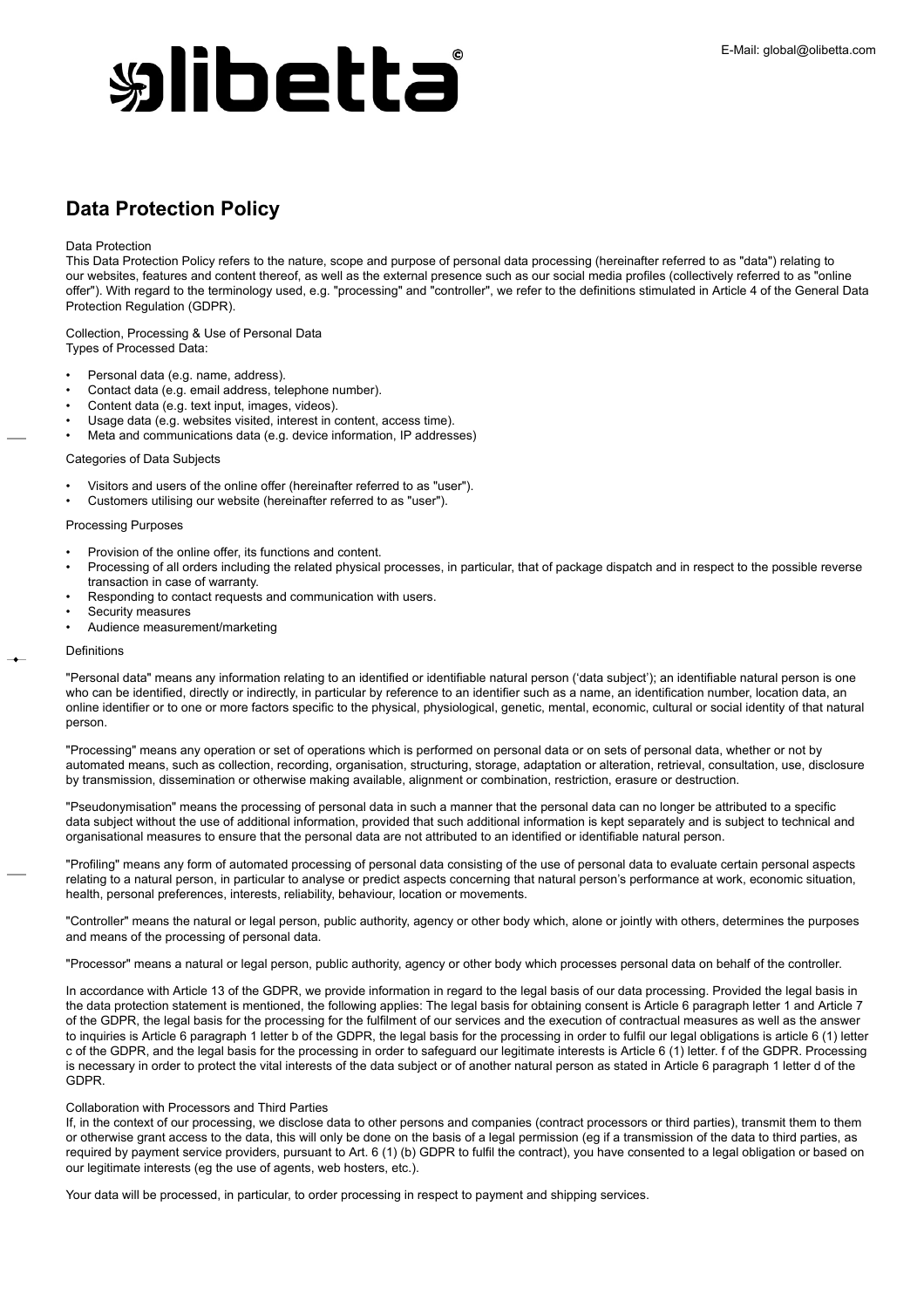If we commission third parties to process data on the basis of a so-called "contract processing contract", this is done on the basis of Art. 28 GDPR.

#### Payment Data

Your payment data is encrypted during the order processed and transferred via the internet. We never gain access to your payment data thanks to special embedding used during the order process and are therefore not the processors of the data. The data is processed exclusively by these payment service providers:

Credit Card and Paypal Payments SIX Payment Services (Europe) S.A. 10, rue Gabriel Lippmann L-5365 Munsbach Luxembourg dataprotection@six-group.com

Sofort Transfers via Klarna Klarna Bank AB (publ) Sveavägen 46 111 34 Stockholm Sweden datenschutz@klarna.de

**RatePay** RatePAY GmbH Franklinstraße 28-29 10587 Berlin datenschutz@ratepay.com

#### Shipping Data

In order to improve our service, we work together with a third party service provider who processes parcel tracking numbers and publishes more detailed information regarding the status of a parcel. Third party information:

parcelLab GmbH Schillerstraße 23a 80336 Munich **Germany** info@parcellab.com

#### Data Transmission in Third-Party Countries

If we process data in a third country (ie outside the European Union (EU) or the European Economic Area (EEA)) or in the context of the use of third-party services or disclosure or transmission of data to third parties, this will only be done if it is to fulfil our (pre) contractual obligations, on the basis of your consent, on the basis of a legal obligation or on the basis of our legitimate interests. Subject to legal or contractual permissions, we process or have the data processed in a third country only in the presence of the special conditions of Art. 44 et seq. GDPR. That the processing is e.g. on the basis of specific guarantees, such as the officially recognized level of data protection (eg for the US through the Privacy Shield) or compliance with officially recognized special contractual obligations (so-called "standard contractual clauses").

**Withdrawal Withdrawal** 

You have the right to consent according to. Art. 7 para. 3 of the GDPR. This right to consent also applies to data processed in the future.

You may at any time object to the future processing of your data in accordance with Art. 21 of the GDPR. Where the data subject objects to processing for direct marketing purposes, the personal data shall no longer be processed for such purposes.

#### Rights of the Data Subject

The user shall have the right to obtain from the controller confirmation as to whether or not personal data concerning him or her are being processed, and, where that is the case, access to the personal data and the controller shall provide a copy of the personal data undergoing processing as in accordance with Article 15 of the GDPR.

The user shall have the right to obtain from the controller without undue delay the rectification of inaccurate personal data or incomplete personal data concerning him or her in accordance with Article 16 of the GDPR.

The user shall have the right to obtain from the controller the erasure of personal data concerning him or her without undue delay and the controller shall have the obligation to erase personal data without undue delay in accordance with Article 17. The user shall have the right to obtain from the controller restriction of processing of personal data in accordance with Article 18 of the GDPR.

The user shall have the right to receive the personal data concerning him or her, which he or she has provided to a controller, in a structured, commonly used and machine-readable format and have the right to transmit those data to another controller without hindrance from the controller to which the personal data have been provided in accordance with Article 20 of the GDPR.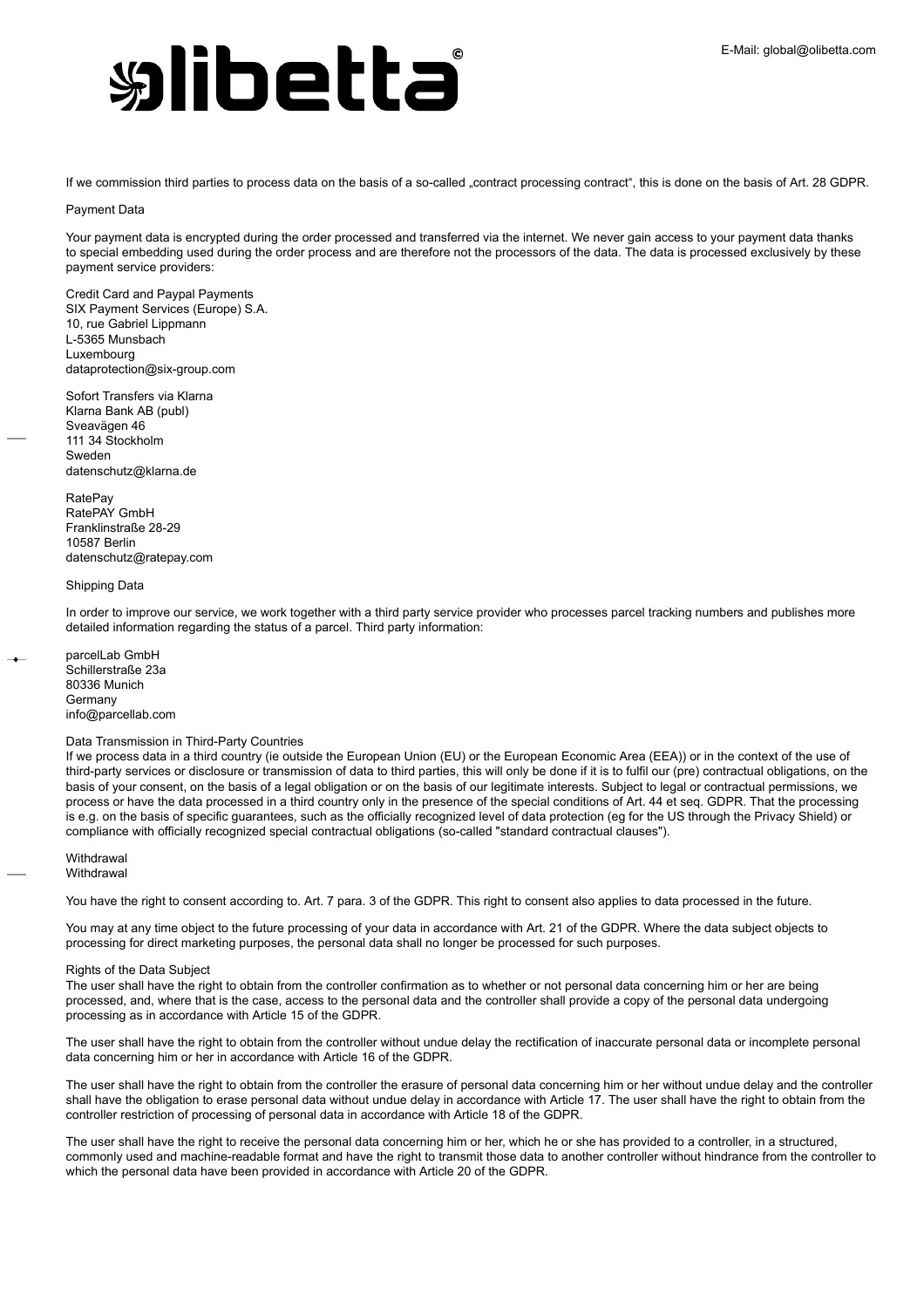The user shall have the right to lodge a complaint with a supervisory authority in accordance with Article 77 of the GDPR.

#### Data Usage for Advertising Purposes

Your personal data is used to improve your shopping experience and shape it to suit your requirements. The information used to achieve this is the data already available to us, e.g. via your internet connection, the chosen end device, the operating system, the date, the time at which our website was visited or the pages accessed as well as information that was provided to us by you. You may object to the use of your personal data for advertising purposes at any time. A notification via email, letter or fax would suffice. You can find our contact details [here](http://https://www.olibetta.de/info/kontakt).

#### Newsletters

The following information is intended to inform you about the content of our newsletter, the subscription, shipping and statistical evaluation procedures, as well as your right of opting out. By subscribing to our newsletter, you agree to receive it and to the described procedures.

We send newsletters, emails and other electronic notifications with advertising information (hereinafter "newsletter") only with the consent of the recipient or legal permission. Insofar as the content of the newsletter is concretely described as part of a subscription, it is relative for the consent of the users. Otherwise, our newsletters only contain information concerning our products and the relevant information thereof (e.g. safety instruction), special offers, promotions and information about our company.

Double opt-in and logging: Subscribing to our newsletter is part of a so-called double opt-in procedure. This means that you will receive an email after subscribing requesting you to confirm your subscription. This confirmation is necessary so that nobody can subscribe with an email address that is not their own. Subscription to the newsletter will be logged as proof of the subscription process in accordance with legal requirements. This includes the storage of the subscription and confirmation time as well as the IP address. Similarly, changes to your data stored with the emailing service provider will be logged.

Subscription details: To subscribe to the newsletter, all you have to do is enter your email address. Optionally, we ask that you provide your first and last name. These are only used to personalize the newsletter.

The dispatch of the newsletter and the associated performance measurement are based on a consent of the recipients according to Article 6 paragraph 1 letter a, Art. 7 GDPR in conjunction with section107 paragraph 2 of the Telecommunications Act, or if consent is not required, based on our legitimate interests in direct marketing according to Article 6 paragraph 1 letter f GDPR in conjunction with section 107 (2) and the like 3 of the Telecommunications Act.

The logging of the registration process is based on our legitimate interests in accordance with Article 6 paragraph 1 letter f of the GDPR. Our interest lies in the use of a user-friendly and secure newsletter system, which serves both our business interests and the expectations of the users and also allows us to prove our consent.

#### Termination/Cancellation

The user can terminate the receipt of our newsletter at any time, i.e. revoke your consent. The newsletter cancellation link can be found at the bottom of each newsletter. We may save the submitted email addresses for up to three years based on our legitimate interests before deletion thereof to provide prior consent. The processing of this data is limited to the purpose of a possible defence against claims. An individual request for cancellation is possible at any time, provided that at the same time the former existence of a consent is confirmed.

#### Email Marketing Service

The newsletter is distributed via the email service company, Amazon Web Services, Inc., 410 Terry Avenue North, Seattle WA 98109, United States. The service provider operates a data centre in Germany, which is used for dispatching emails. The privacy policy of the email service provider can be viewed here: [https://aws.amazon.com/en/privacy/](https://aws.amazon.com/privacy/?nc1=h_ls). The email service provider is based on our legitimate interests in accordance to Article 6 paragraph 1 letter f of the GDPR and a contract processing agreement according to Article 28 paragraph 3 section 1 of the GDPR.

The claim is limited to the Amazon AWS product "Simple Email Service". Consequently, only the actual dispatch of the newsletter is part of data processing. On the part of Amazon AWS, there is no structured archiving of personal data.

#### Cookies

Cookies are small text files that are stored on a user's computers. Different types of information can be stored within the text files. A cookie is primarily used to store information about a user (i.e. the device on which the cookie is stored) during or after their visit on a website. Session cookies are cookies that are deleted after a user leaves a website and closes the browser. In the case of session cookies, the contents of a shopping cart in an online shop or a login status are saved. Persistent cookies remain stored even after the browser has been closed. Thus, a login status, for instance, will be saved if the user visits the website after several days. Likewise, user interests can be stored which as used for range measurement or marketing purposes. A third-party cookie refers to cookies that are offered by providers that do not manage the website that is being visited. Cookies offered by the person that manages the website are called first-party cookies.

We can use session or persistent cookies and clarify these in the context of our privacy policy.

The user is requested to disable the settings in their browser if they do not want any cookies stored, Saved cookies can be deleted in the system settings of the browser. The exclusion of cookies can lead to functional restrictions of the website being visited.

A general contradiction explaining the use of cookies used for online marketing purposes can be found in a variety of services, especially in the case of tracking, via the US website http://www.aboutads.info/choices/ or the EU site [http://www.youronlinechoices.com/](https://www.youronlinechoices.com/). Furthermore, the storage of cookie can be switched off in the browser settings. Please note that, once the settings have been changed, not all the features available on this website may be used.

Google Analytics with "Anonymize IP" Extention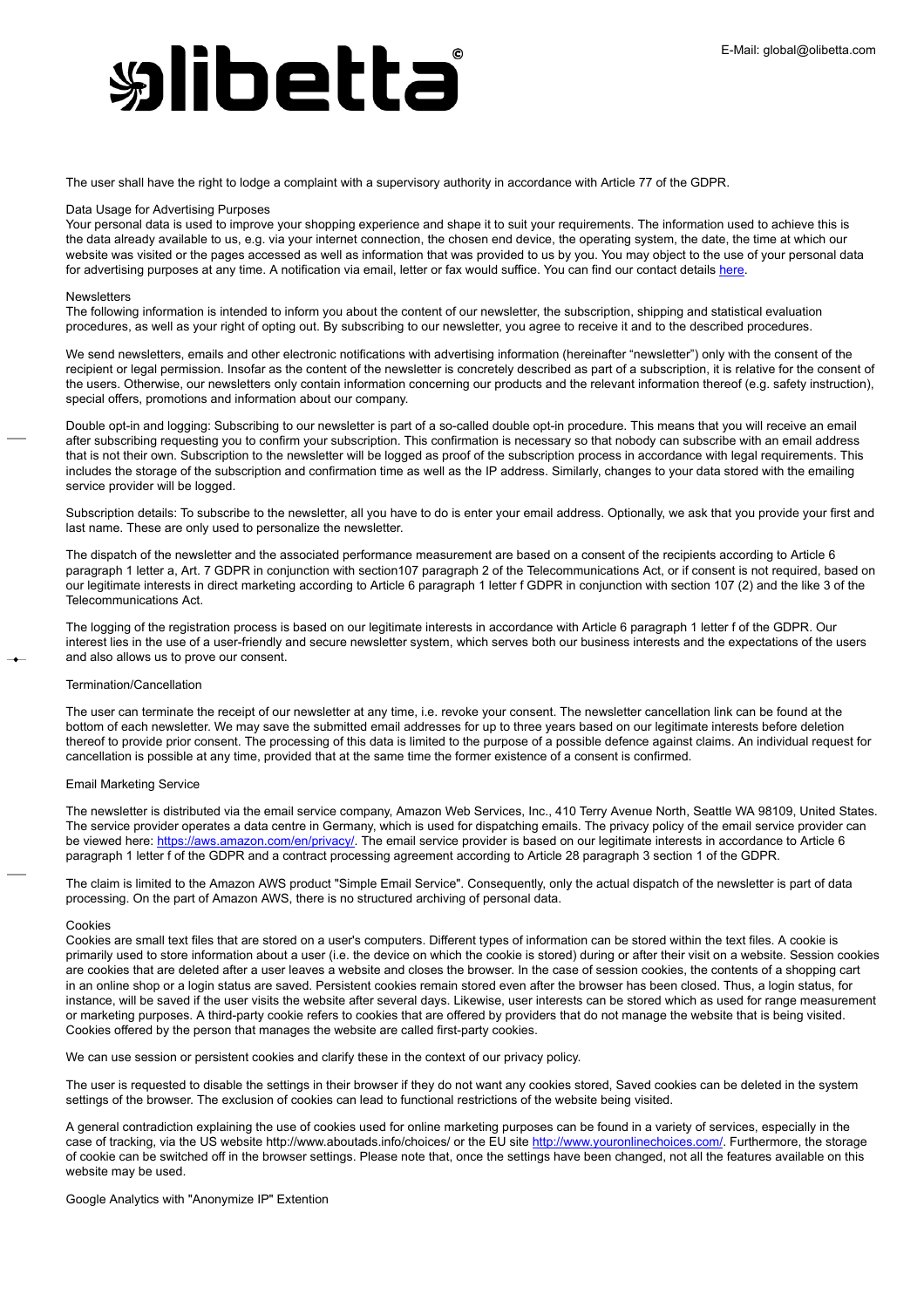Based on our legitimate interests (i.e. interest in the analysis, optimisation and economical operation of our online offering pursuant to Art. 6 (1), letter f. GDPR), we use Google Analytics, a web analysis service of Google LLC ("Google"). Google uses cookies. The information generated by the cookies regarding the use of the online offering by the user is generally transmitted to a Google server in the USA where it is stored.

Google is certified under the Privacy Shield agreement and thereby guarantees compliance with European data protection law (https:// www.privacyshield.gov/participant?id=a2zt000000001L5AAI&status=Active).

Google uses this information on our behalf in order to evaluate the use of our online offering by the users, compile reports about the activities within this online offering and provide us with additional services related to the use of this online offering and the internet. In doing so, pseudonymised usage profiles for the users may be prepared from the processed data.

We only use Google Analytics with activated IP anonymisation. This means that the IP address of users within member states of the European Union or other states in the European Economic Area is shortened by Google. Only in exceptional cases is the full IP address transferred to a Google server in the USA and shortened there.

The IP address transferred by the user's browser is not combined with other data by Google. Users can prevent the storage of cookies by configuring the settings of their browser software accordingly. Furthermore, users can prevent the capture of data generated by the cookie and related to their use of the online offering by Google as well as the processing of these data by Google by downloading and installing the browser plug-in available under the following link: https://tools.google.com/dlpage/gaoptout?hl=en.

Further information about the use of data by Google, settings and rights to object is available in the Google data privacy statement (https:// policies.google.com/technologies/ads) and the settings for the display of advertisements by Google (https://adssettings.google.com/authenticated).

The personal data of users are erased or anonymised after 14 months.

#### Google Universal Analytics

We use Google Analytics in the "Universal Analytics" version. "Universal Analytics" is a Google Analytics process that prepares the user analysis on the basis of a pseudonymised user ID and thereby creates a pseudonymised user profile with information from the use of various devices (known as cross-device tracking).

#### Formation of Target Groups with Google Analytics

We use Google Analytics in order to display the advertisements placed within advertising services of Google and its partners only to those users who have shown an interest in our online offering, or who exhibit certain characteristics (e.g. interest in certain topics or products determined based on the websites that are visited), which we transmit to Google (known as Remarketing Audiences or Google Analytics Audiences). With the help of Remarketing Audiences, we also want to ensure that our advertisements correspond to the potential interests of users.

#### Google Remarketing & Conversion Measurements

We use the services of Google LLC, 1600 Amphitheater Parkway, Mountain View, CA 94043 on the basis of our legitimate interests (i.e. interest in the analysis, optimisation and economic operation of our online service within the scope of Article 6 (1) letter f of the GDPR, USA, ("Google").

Google is certified under the Privacy Shield Agreement, which provides a guarantee to comply with European privacy legislation (https:// www.privacyshield.gov/participant?id=a2zt000000001L5AAI&status=Active).

We use Google's online marketing tool, AdWords, to place ads on the Google advertising network (e.. in search results, in videos, on websites, etc.). This allows us to display ads for and within the scope of our website and online offer in order to only present ads to users that potentially match their interests. For instance, if a user is being presented with products that he/she has shown interest in on a different website, it is referred to as "remarketing". When our or other websites are being accessed, whereby the Google advertising network is active, Google will immediately execute a Google code and so-called (re)marketing tags (invisible graphics or code also referred to as "web beacons") are incorporated into the website. With the help of these tags an individual cookie, i.e. a small text file, is saved on the user's device. Comparable technologies can also be used instead of cookies. The file records which websites the user has visited, or which content the user is interested in as well as technical information about the browser and operating system, referring websites, visiting times and other information regarding the use of the online offer.

Furthermore, we receive an individual "conversion cookie". The information obtained is used by Google to generate conversion statistics on our behalf. However, we only receive the anonymous total number of users who clicked on our ad and were redirected to a conversion tracking tag page. We do not receive any information that personally identifies users.

The user data is processed within the Google advertising networking using a pseudonym. This means that Google does not store or process the user's name or email address but rather the relevant, cookie-related data within pseudonymous user profiles. Thus, the ads are not displayed to a specific, identifiable person but rather to the owner of the cookie and not their personal identity. This does not apply if the user has explicitly allowed Google to process the data by other means. The user information collected is transmitted to Google and stored on Google servers in the United **States** 

For more information about Google's data usage, settings and possibilities of revocation, please read Google's Private Policy (https:// policies.google.com/technologies/ads) as well as the settings regarding the display of ads via Google (https://adssettings.google.com/authenticated).

#### Facebook Pixel, Custom Audiences and Facebook Conversion

Based on our legitimate interests in the analysis, optimisation and economical operation of our online offering and for these purposes, our online offering uses what is called the "Facebook pixel" of the social network Facebook operated by Facebook Inc., 1 Hacker Way, Menlo Park, CA 94025, USA or, if you are resident in the EU, by Facebook Ireland Ltd., 4 Grand Canal Square, Grand Canal Harbour, Dublin 2, Ireland ("Facebook").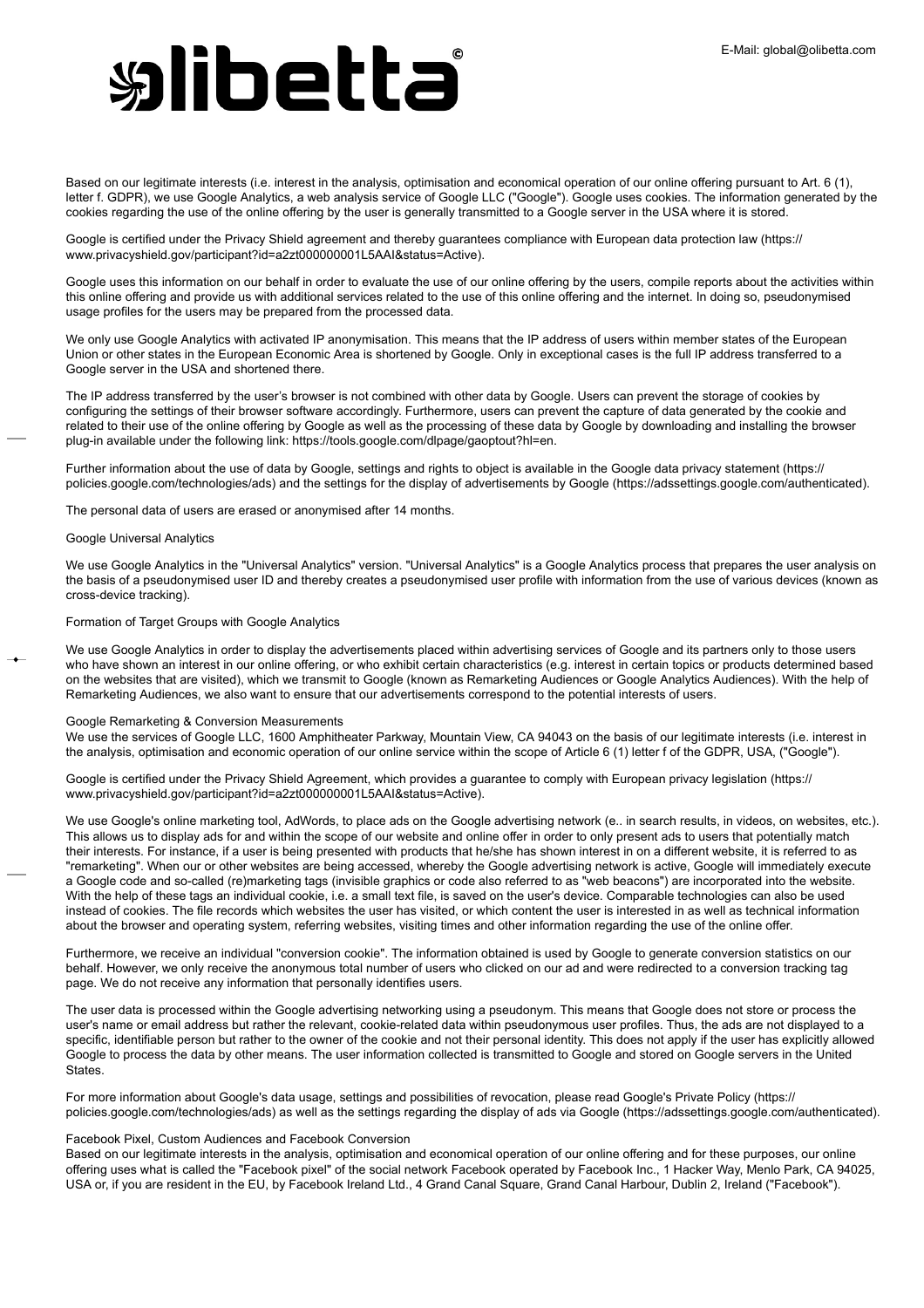Facebook is certified under the Privacy Shield agreement and thereby guarantees compliance with European data protection law (https:// www.privacyshield.gov/participant?id=a2zt0000000GnywAAC&status=Active).

The Facebook pixel allows Facebook to identify the visitors to our online offering as a target group for this display of advertisements (known as Facebook ads). Accordingly we use the Facebook pixel in order to display the Facebook ads placed by us only to those Facebook users who have shown an interest in our online offering, or who exhibit certain characteristics (e.g. interest in certain topics or products determined based on the websites that are visited), which we transmit to Facebook (known as Custom Audiences). We also use the Facebook pixel to ensure that our Facebook ads correspond to the potential interests of users and are not perceived as bothersome. With the help of the Facebook pixel, we are also able to understand the effectiveness of Facebook ads for statistical and market research purposes by seeing whether users were forwarded to our website after clicking a Facebook advertisement (known as conversion).

Facebook processes the data according to Facebook's data usage guideline. Corresponding general information about the display of Facebook ads in Facebook's data usage guideline: https://www.facebook.com/about/privacy/. Specific information and details about the Facebook pixel and its functionality is available in the Facebook help section: https://www.facebook.com/business/help/651294705016616.

You can object to the recording of data by the Facebook pixel and their use for the display of Facebook ads. To choose what types of advertisements are displayed to you on Facebook, you can call up the page set up by Facebook and follow the instructions for configuring usagebased advertising settings: https://www.facebook.com/settings?tab=ads. The settings are platform-independent, meaning they apply to all devices including desktop computers and mobile devices.

You can also object to the use of cookies for the purpose of measuring coverage and for promotional purposes on the deactivation page of the network advertising initiative (http://optout.networkadvertising.org/) and on the US website (http://www.aboutads.info/choices) or the European website (http://www.youronlinechoices.com/uk/your-ad-choices/).

#### Bing Ads

Based on our legitimate interest in the analysis and optimisation of our advertisements we use the conversion and tracking tool "Bing Ads" by Microsoft (Microsoft Corporation, One Microsoft Way, Redmond, WA 98052-6399, USA). If personal data is used in this context it is used in compliance with Art. 6 (1) of the GDPR. To use this tool, Microsoft Bing Ads places a cookie on your device if you reach our website by clicking on a Microsoft Bing advertisement. We can then see that someone clicked on the ad, was redirected to our online offer and reached a previously determined landing page (the so-called "conversion page"). We only learn the total number of users that clicked on the Bing ad. No IP addresses are stored. We do not receive any personal Information regarding the identity of the user.

Microsoft is certified under the Privacy Shield Agreement, which guarantees that the level of data protection is kept at the valid level required in the EU. (<https://www.privacyshield.gov/participant?id=a2zt0000000KzNaAAK&status=Active> ).

If you do not want to participate in the Bing Ads tracking process, you can also disable the the cookies required in your browser settings or use the Microsoft opt-out page: [http://www.youronlinechoices.com/uk/your-ad-choices/.](http://www.youronlinechoices.com/uk/your-ad-choices/)

For more information about privacy and cookies used with Microsoft Bing Ads, please refer to the Microsoft Privacy Policy: [https://](https://privacy.microsoft.com/de-de/privacystatement) [privacy.microsoft.com/en-us/privacystatement](https://privacy.microsoft.com/de-de/privacystatement) .

#### intelliAD

Our website uses the services of intelliAd Media GmbH, Sendlinger Str. 7, 80331 Munich. Anonymised data is captured and aggregated for the design and optimisation of this website and user profiles are created from the data using pseudonyms. intelliAD tracking stores cookies offline. Anonymized usage data and profiles can be used by the website operator as well as other intelliAd customers for the identification of user interests without any conclusion as to your identity as a website visitor. You have the right to object to the data storage of your (anonymized) data for future use by selecting the intelliAd opt-out function.

#### Social Media Online Presence

We maintain a social media online presence and other platforms in order to communicate with customers, interested parties and active users, and to inform them about our services. When viewing the respective networks and platforms, the business conditions and data processing policies of the respective operators apply.

We would like to point out that the users' data may be processed outside the European Union. This may result in risks to users because e.g. the enforcement of user rights could be made more difficult. With respect to US providers certified under the Privacy Shield, we point out that they are committed to respecting EU privacy standards.

Furthermore, the user's data is usually processed for market research and advertising purposes. Thus, e.g. user profiles are created from user behaviour and the resulting interests of the users. The usage profiles may, in turn, be used to e.g. place advertisements inside and outside the platforms that are presumably in line with users' interests. For these purposes, cookies are usually stored on the users' computers, in which the user behaviour and the interests of the users are stored. Furthermore, in the usage profiles, data can also be stored independently of the devices used by the users (in particular if the users are members of the respective platforms and logged in to them).

The processing of personal data linked to the user is based on our legitimate interests in effective information of users and the communication with users in accordance with. Art. 6 para. 1 lit. f. GDPR. If the users are asked by the respective providers for consent to data processing (that is, they declare their agreement, for example, by ticking a checkbox or confirmation a button), the legal basis of the processing is in accordance to Art. 6 para. a., Art. 7 GDPR.

For a detailed description of the respective processing and the possibilities of contradiction (opt-out), we refer to the following linked information of the provider.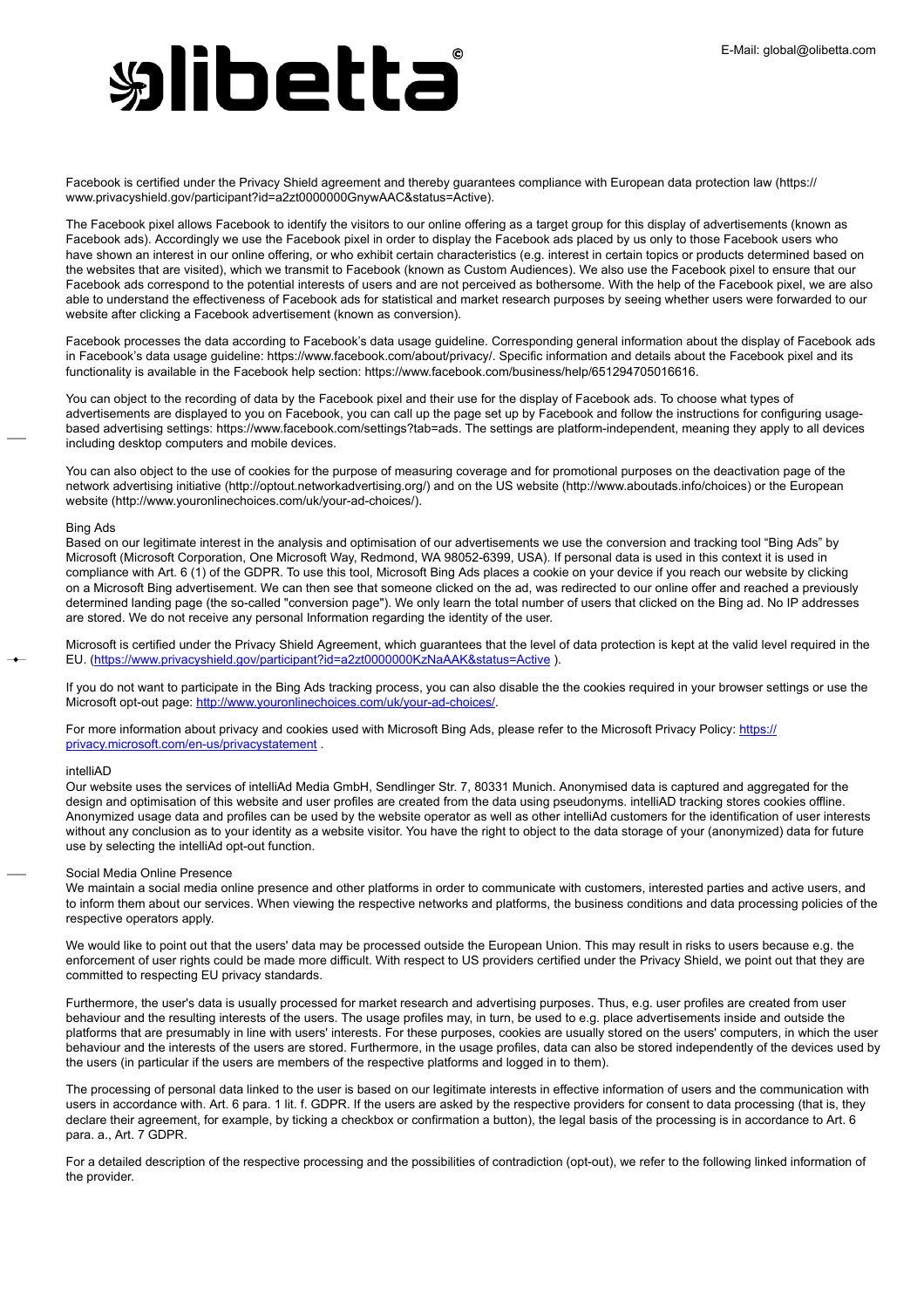### libetta  $\mathbb{S}$

Also, in the case of requests for information and the assertion of user rights, we point out that these can be claimed most effectively from the providers. Only the providers have access to the data of the users and can take appropriate measures directly and provide information. If you still need help, then you can contact us.

- Facebook (Facebook Ireland Ltd., 4 Grand Canal Square, Grand Canal Harbour, Dublin 2, Irland) data privacy statement: https:// www.facebook.com/about/privacy/, Opt-Out: https://www.facebook.com/settings?tab=ads and http://www.youronlinechoices.com, Privacy Shield: https://www.privacyshield.gov/participant?id=a2zt0000000GnywAAC&status=Active.
- Google/ YouTube (Google LLC, 1600 Amphitheatre Parkway, Mountain View, CA 94043, USA) data privacy statement: https:// policies.google.com/privacy, Opt-Out: https://adssettings.google.com/authenticated, Privacy Shield: https://www.privacyshield.gov/participant? id=a2zt000000001L5AAI&status=Active.
- Instagram (Instagram Inc., 1601 Willow Road, Menlo Park, CA, 94025, USA) data privcy statement/opt-out: http://instagram.com/about/legal/ privacy/.

#### Security Measures

Taking into account the state of the art, the costs of implementation and the nature, scope, context and purposes of processing as well as the risk of varying likelihood and severity for the rights and freedoms of natural persons, the controller and the processor shall implement appropriate technical and organisational measures to ensure a level of security appropriate to the risk, including inter alia as appropriate:

the pseudonymisation and encryption of personal data;

the ability to ensure the ongoing confidentiality, integrity, availability and resilience of processing systems and services;

the ability to restore the availability and access to personal data in a timely manner in the event of a physical or technical incident;

a process for regularly testing, assessing and evaluating the effectiveness of technical and organisational measures for ensuring the security of the processing.

#### Product & Order Reviews

In order to maintain our quality of service and that of the products on offer, we request the customer's opinion and feedback after the business transaction has been completed.

For this purpose, we process the order and order data with the review site "Verified Reviews" by Net Reviews SAS.

Should you encounter any problems, please do not hesitate to contact us in advance. We do our best to resolve any concerns in a timely fashion. Please review our service and products once we have had the opportunity to solve the issue beforehand.

Net Reviews SAS, a French simplified joint-stock company (SAS) registered in the Marseille Trade and Companies Register (RCS) under number 750 882 375, is the provider of an IT solution for gathering reviews pertaining to the quality of the E-commerce Service provided by web merchants.

Verified Reviews and the customer agree to comply with the law governing the collection, processing and distribution of personal data in relation to the processing of such data.

In particular, Verified Reviews guarantees that customers, users and site visitors have a right of access to personal information stored, as well as the right to modify, correct, block, delete or oppose the processing of such data.

The following data is transferred to Net Reviews SAS and processed to collect ratings:

- Surname
- First name
- E-mail address
- Date and order number
- Name and internal as well as international references (GTIN / ISDNF) of the ordered product

The following data will be made available through the publication of ratings:

- First name
- First letter of the surname
- Date and time of review submission
- Date of purchase experience
- Product purchased
- Place of purchase or of service delivery

More information about the company can be found here: <https://www.verified-reviews.co.uk/>

#### Participation in Affiliate Partner Programs

Within our online services, we use, on the basis of our legitimate interests (i.e. interest in the analysis, optimising, and economic operation of our online services) pursuant to Article 6 (1) (f) GDPR, tracking measures customary in the trade, insofar as these are required for the operation of the affiliate system. In the following paragraphs, we inform users of the technical background.

The services offered by our contractual partners may be advertised and linked as well on other websites (so-called affiliate links or after buy systems, if for example links or services of third parties are offered after the conclusion of a contract). The operators of the website concerned receive a commission if the user follows the affiliate links and subsequently make use of the offers.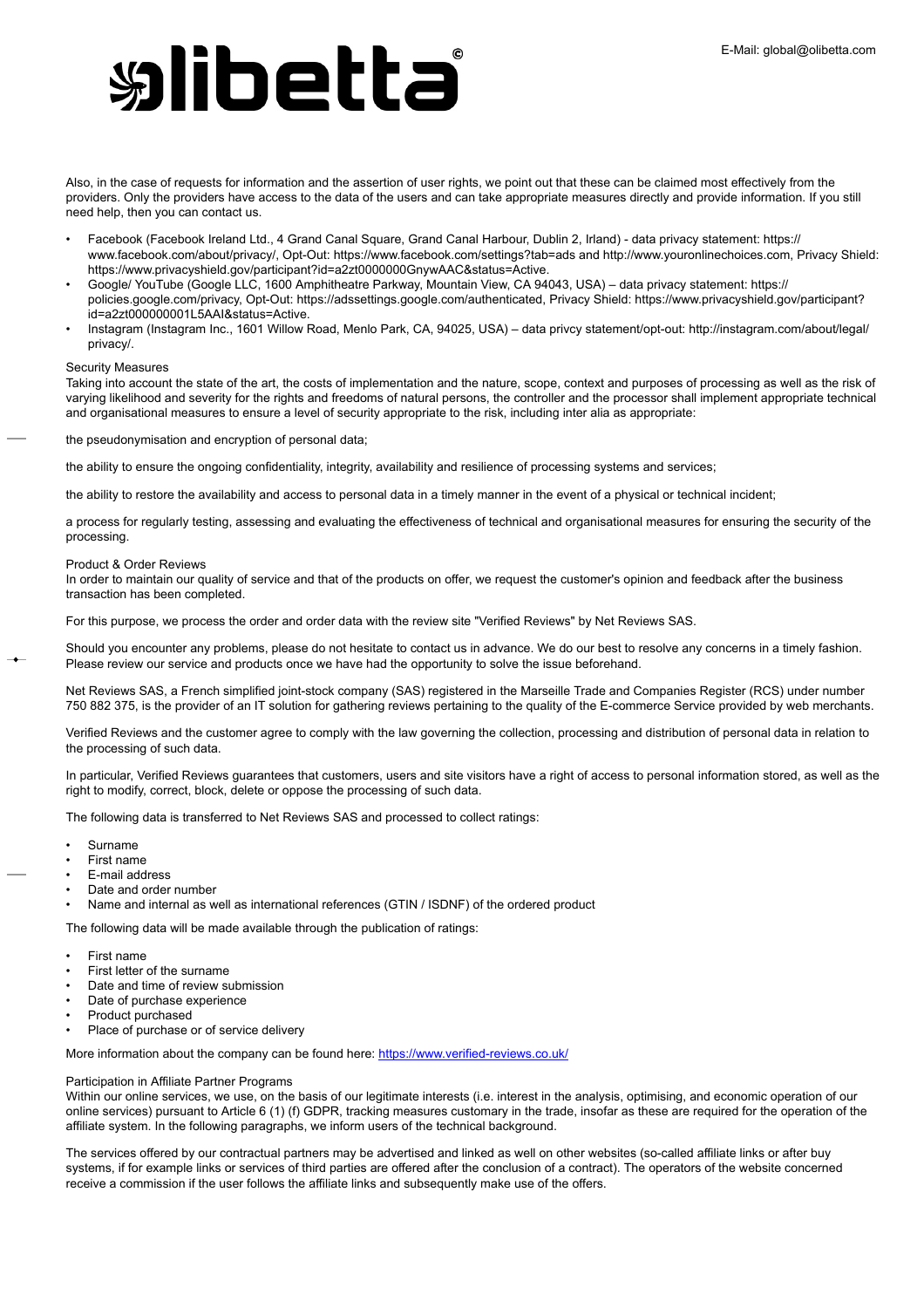### libetta  $\mathbb{S}$

In summary, it is required for our online service that we be able to trace whether users interested in affiliate links and/or the goods available at our business, subsequently make use of the offers at the initiative of the affiliate link or our online platform. For this purpose, the affiliate links and our offers are supplemented with certain values which may be placed as a part of the link or otherwise, e.g. in a cookie. The values include in particular the referrer website, time, an online ID of the operator of the website on which the affiliate link was situated, an online ID of the offer concerned, an online ID of the user, and values specific to tracking such as advertising material ID, partner ID, and categorization.

The online IDs of users used by us are pseudonym values. This means that the online ID itself does not contain personal data such as name or email address. They only assist us in determining whether the same user who clicked on an affiliate link, or who, through our website, took an interest in one of our products, made use of the offer, i.e. concluded a contract with the provider. However, the online ID is personal insofar as the online ID together with other user data are available to the partner business and also to us. Only in this way is the partner business able to inform us whether such user accepted the offer and whether we may pay out the bonus.

We collaborate with Awin (for more information klick [here\)](#page-0-0) and Belboon. These are so-called tracking cookies that provide our partners with order provisioning data. The data does not contain personal data or information about the order or ordered products.

#### Server Log Files

We automatically collect and store information in so-called server log files, which your browser automatically sends to us when enquiring about our website. The information comprises:

- the type and version of the browser used
- the operating system used
- referrer URL
- the hostname of the computer being accessed
- time of the server request

This mainly serves as quality assurance of our services. The data cannot be assigned to specific persons. The data is not merged with other data sources. We reserve the right to check this data retrospectively if specific indications for illegal use come to our attention.

#### Data Erasure

The data processed by us is deleted or the processing thereof limited in accordance with Articles 17 and 18 of the GDPR. Unless explicitly stated in this Privacy Policy, the data stored by us is deleted as soon as it is no longer required for its purpose and the deletion does not conflict with any statutory storage requirements. Unless the data is deleted because it is required for other and legitimate purposes, its processing will be restricted. This means that the data is blocked and not processed for other purposes. This applies, for example, to data that must be kept for commercial or tax reasons.

According to the legal requirements in Germany, the storage takes place for 10 years according to §§ 147 paragraph 1 AO, 257 paragraph 1 No. 1 and 4, paragraph. 4 HGB (books, records, management reports, accounting documents, trading books, for taxation relevant Documents, etc.) and 6 years in accordance with § 257 (1) no. 2 and 3, para. 4 (commercial letters).

According to legal regulations in Austria, the storage takes place in for 7 years in accordance with § 132 exp. 1 BAO (accounting documents, documents / invoices, accounts, documents, business documents, statement of income and expenses, etc.), for 22 years in connection with land and for 10 years in the case of documents related to electronically supplied services, telecommunications, broadcasting and television services provided to non-EU companies in EU Member States for which the Mini-One-Stop-Shop (MOSS) is used.

In the event of deletion, our system will be rendered unrecognizable and unrecoverable using an irreversible pseudonymization procedure.

Consent to data processing upon a job application at niceshops GmbH

1. Consent

By applying for or registering with niceshops GmbH, you consent to the processing of your personal data in connection with a job application. Your data is stored and processed on BambooHR partner software system.

#### 2. Data protection and data confidentiality

Data protection is important to us. niceshops GmbH has taken the necessary organisational and technical measures to ensure the confidentiality of your application.

#### 3. Use of your personal data

During the application process, the contact details such as postal address, e-mail address and telephone numbers are stored in the applicant's database, along with their title, surname and first name. In addition, application documents such as the cover letter, curriculum vitae, vocational training certificates, theoretical and work certificates are captured and saved.

The data will be stored, evaluated, processed or transferred internally only as part of your application process. The data is accessible to employees of the niceshops GmbH Human Resources Department and to those responsible for the selection of new niceshops GmbH staff only. Your data will not be transmitted to companies or persons outside niceshops GmbH, nor used for other purposes.

#### 4. Right of Access to Personal Data

Upon request, we would be happy to provide you with information about the personal data saved. Please contact our Human Resources Department (jobs@niceshops.com) for more information.

#### 5. Storage and Deletion of Data